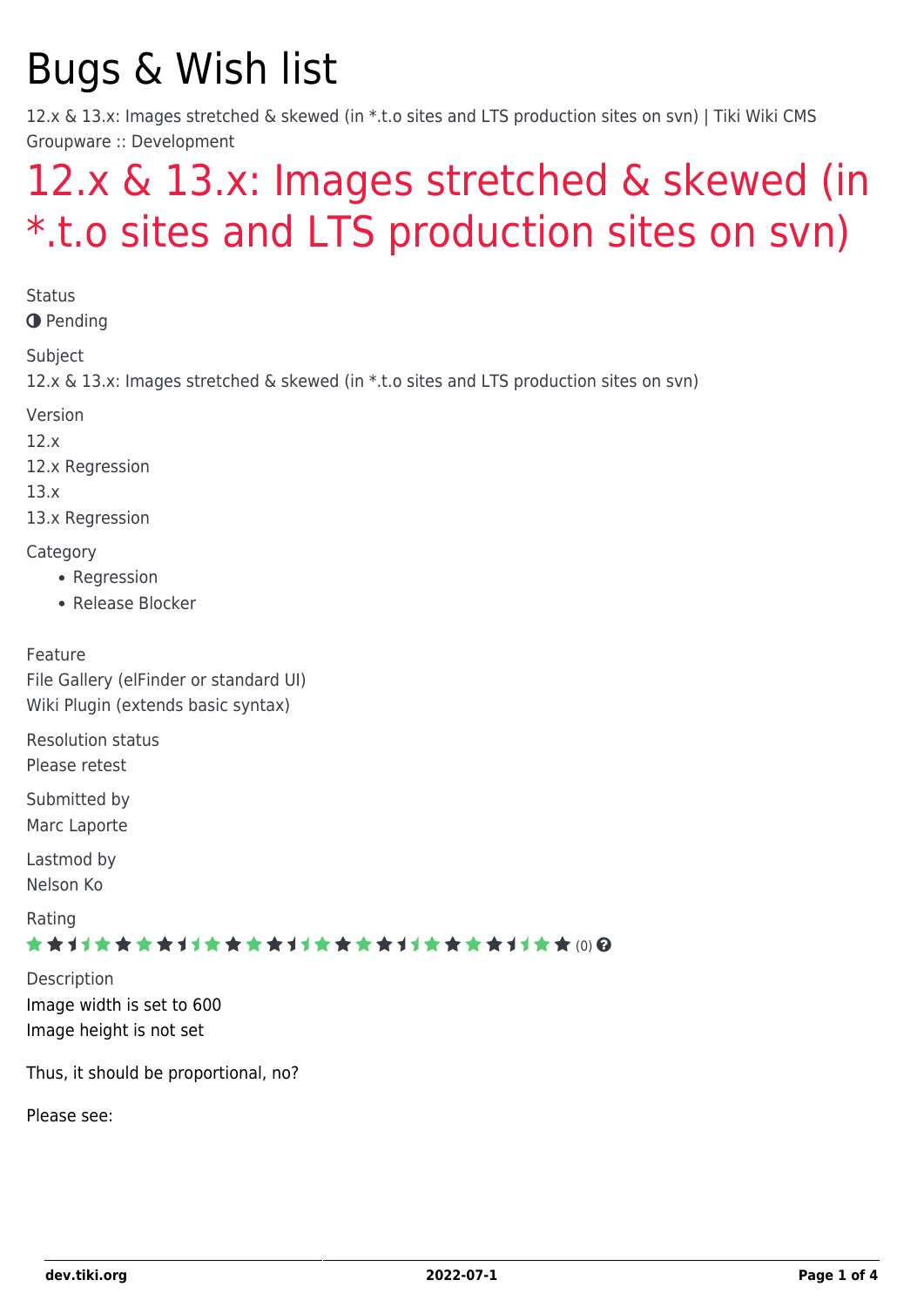

This is happening also to any 12x site based on svn. Regression was introduced by r52064 in 13.x, and its backport to 12.x (r52066)

```
[bp/r52064][FIX] When remote server whre image is down, img plugin will try in vain to get
image until timeout which causes page not to load
Authored by: nkoth 2014-07-22
```
Solution

Fixed in r52224/5. But note that if you have any remote images that have only width/height set, they need to be changed to have both set (it is impossible to tell both without opening the image)

Thanks for the detailed bug report.

```
Importance
8
Easy to solve?
9
Priority
72
Demonstrate Bug (Tiki 19+)
Please demonstrate your bug on show2.tikiwiki.org
Create show2.tikiwiki.org instance
```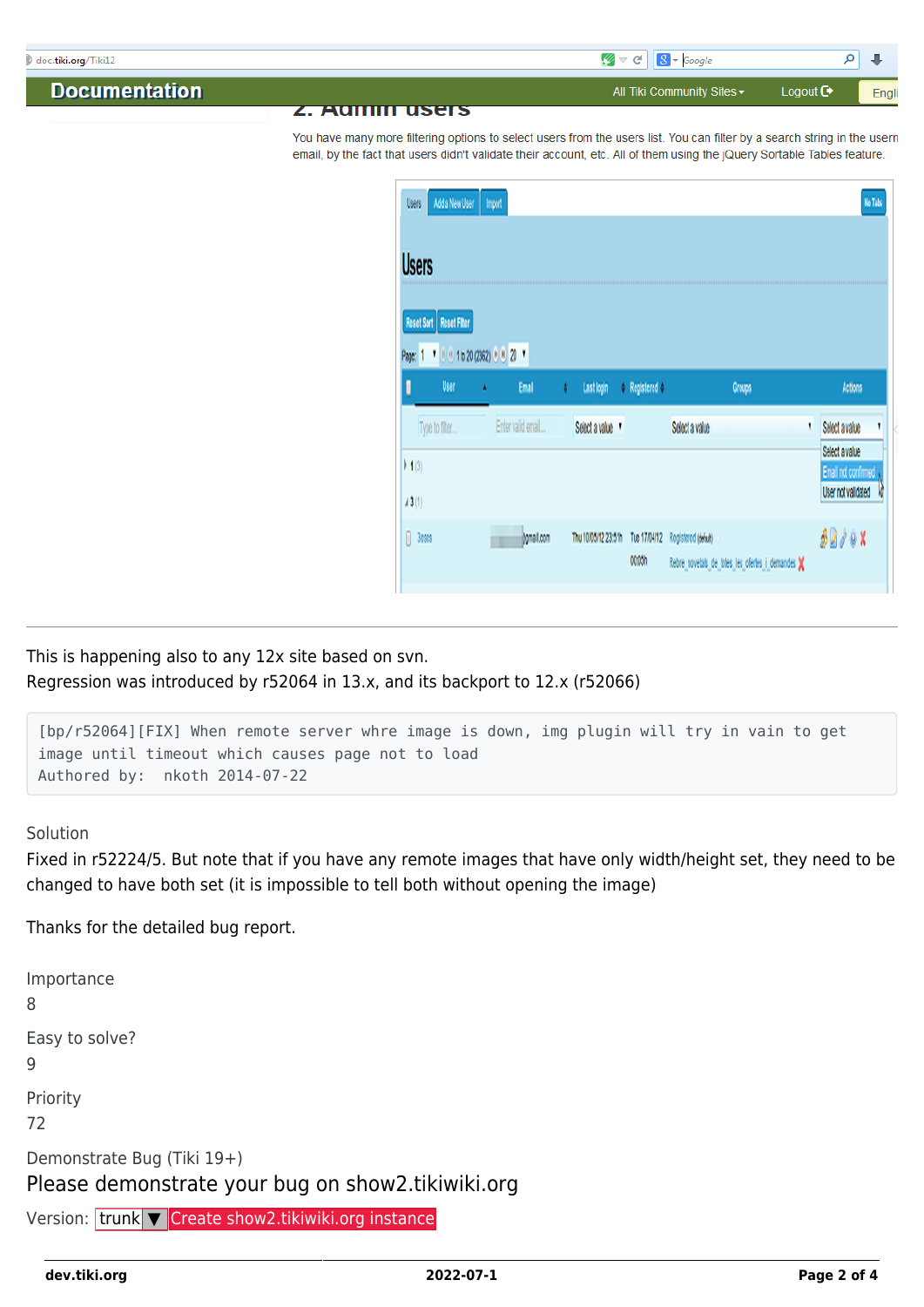Ticket ID 5355

Created Wednesday 23 July, 2014 16:56:48 GMT-0000 by Marc Laporte

LastModif Thursday 12 January, 2017 14:47:59 GMT-0000

### Comments



### [Marc Laporte](https://dev.tiki.org/user11197) 06 Aug 14 15:26 GMT-0000

<http://doc.tiki.org/Tiki12> looks good again

#### But this page still has one skewed image: <https://doc.tiki.org/Backup>

| doc.tiki.org/Backup                                                                      |                                                                                                                                            |                                                                                                                                 |                     | ⇙<br>$\triangledown$ C  | $ 8 $ = user encry |  |  |  |  |  |  |
|------------------------------------------------------------------------------------------|--------------------------------------------------------------------------------------------------------------------------------------------|---------------------------------------------------------------------------------------------------------------------------------|---------------------|-------------------------|--------------------|--|--|--|--|--|--|
| <b>Documentation</b>                                                                     |                                                                                                                                            |                                                                                                                                 |                     | All Tiki Community Site |                    |  |  |  |  |  |  |
| <b>Don't miss major announcements</b><br>and other news!                                 | Done<br>Select your database from the list (tiki19 in this example; tiki_1 in screenshot below), at t<br>You will see then something like: |                                                                                                                                 |                     |                         |                    |  |  |  |  |  |  |
| <b>Contribute to Tiki.</b><br><b>Make a donation!</b><br>. PayPal'_<br><b>CONTRACTOR</b> |                                                                                                                                            | Servidor: Glocalhost > Base de dades: 届tiki19<br>音 Estructura   ລູ SQL   출 Exportar    $\rho$ Cercar    春 Consulta segons exemp |                     |                         |                    |  |  |  |  |  |  |
| <b>Featured Links</b><br>$\bullet$ Tiki TV<br>• Tiki for Smarties                        |                                                                                                                                            |                                                                                                                                 | Taula               | Acció                   | Registres<br>Q     |  |  |  |  |  |  |
| • Tiki Essentials                                                                        | 4500                                                                                                                                       |                                                                                                                                 | aulawiki_assignment | TIMOTX                  |                    |  |  |  |  |  |  |
| <b>Editor Menu</b>                                                                       | Base de dades:                                                                                                                             |                                                                                                                                 | aulawiki_gradebook  | <b>TIKATX</b>           |                    |  |  |  |  |  |  |
| Home<br><b>Concert</b>                                                                   | tiki19 (204)                                                                                                                               |                                                                                                                                 | aulawiki period     | $+$ $*$ $*$ $*$ $*$     |                    |  |  |  |  |  |  |

How can we know how many images are affected? Is a manual correction feasible?

Thanks!